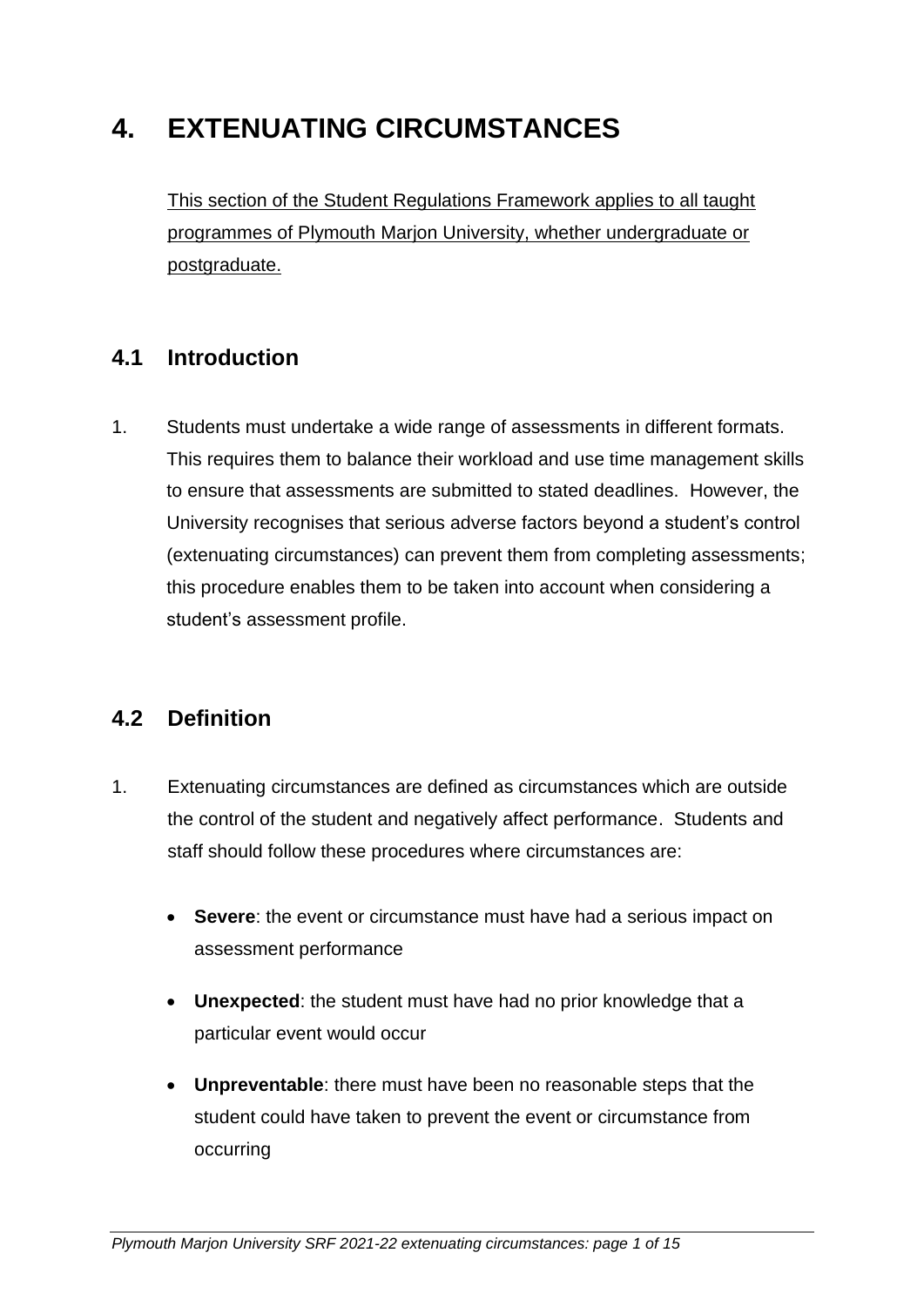- **Relevant**: the event or circumstances must have occurred at the time of the assessment or during the period immediately leading up to the assessment date
- **Corroborated**: the claim must meet any requirements for independent documentary evidence outlined in the Extenuating Circumstances [guidance](https://d3mcbia3evjswv.cloudfront.net/files/Mitigating%20Circumstances%20FAQs%202020-21%20Booklet.pdf)

Students may experience immediate events that prevent them from attending for, or submitting, an assessment, and/or preliminary events that impact on their ability to prepare for an assessment.

- 2. The aim of these procedures is to:
	- ensure that students are appropriately supported when extenuating circumstances are brought to the attention of the University in a timely manner
	- ensure that all students are treated fairly and equitably in the light of extenuating circumstances
	- outline the responsibilities of students in informing the University of circumstances which are affecting their performance
	- protect the academic integrity of programmes for all students
	- make clear the types of serious adverse factors that the University will consider as extenuating circumstances
- 3. Students can download the Extenuating Circumstances Claim Form and find related guidance in the [Registry Documents](https://marjonuni.sharepoint.com/sites/studentportal/SitePages/Registry-%26-Admissions.aspx) section on MyMarjon. All forms should be submitted to the Extenuating Circumstances team by the published deadlines and should be accompanied by documentary evidence where required. Decisions are emailed to students within 48 hours where possible, however, in busier periods this may extend to within one week.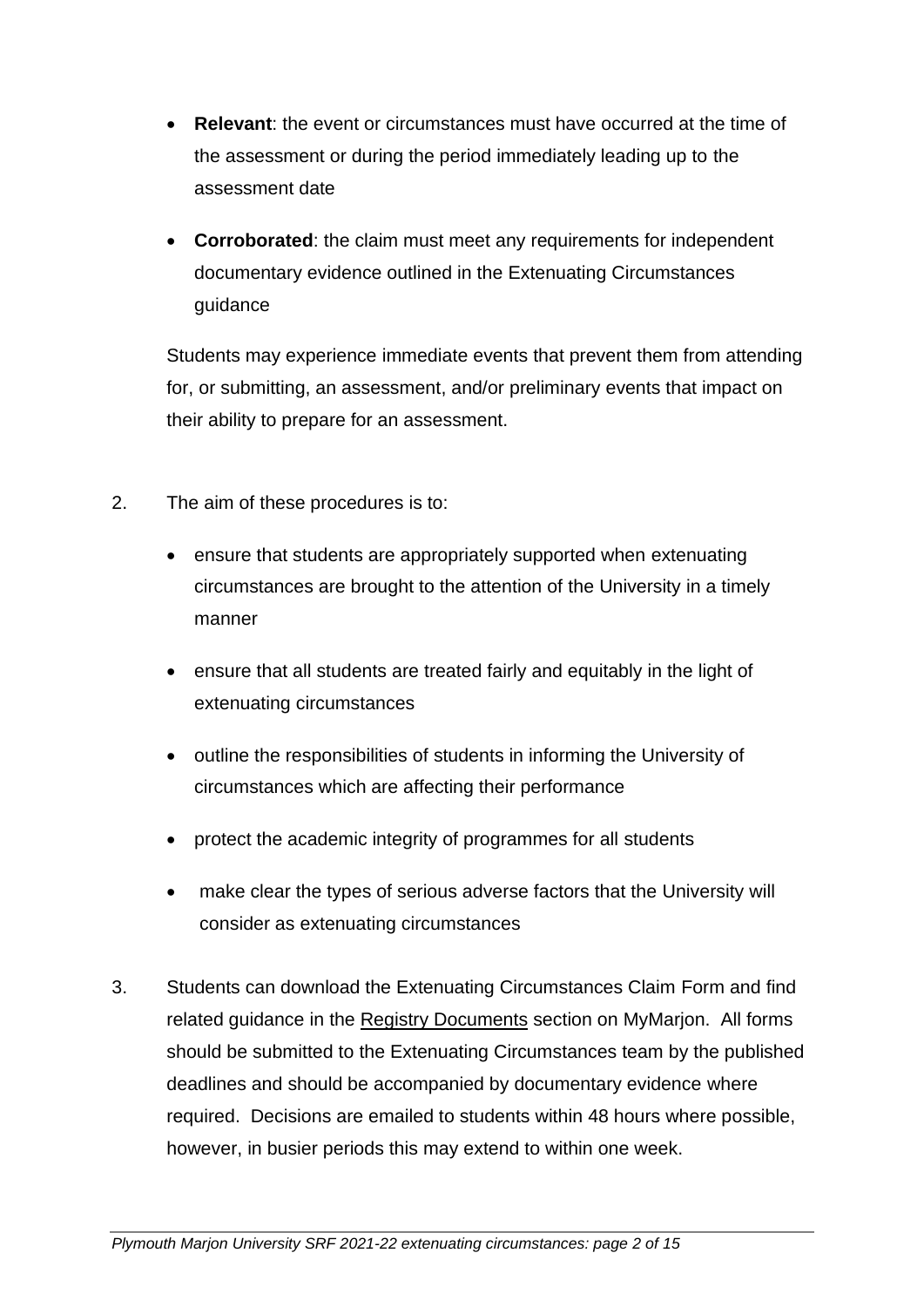## **4.3 Examples of Extenuating Circumstances**

- 1. The University considers the following to be examples of extenuating circumstances but this list is not exhaustive and other circumstances are considered appropriate so long as circumstances meet the definition above:
	- The death or serious illness of a close family member or friend
	- Serious short-term illness or injury that is impacting a student's ability to study
	- Worsening of an ongoing illness or disability including mental health conditions
	- Significant personal or family crisis directly affecting the student
	- Witnessing or involvement in a traumatic incident
	- Statutory parental leave
	- Court attendance, jury service, other public/civic duty or obligation
	- Competing in sport or participation in other activity at national or international level.
- 2. These procedures are intended to apply to individuals. They do not apply when a failure in programme management arrangements has disrupted the learning and assessment of a group or groups of students. In such cases, the Dean/Director of School and the programme team should provide appropriate remedies, taking advice from the University Secretary and Registrar. If those remedies are unsatisfactory, students may use the complaints procedure at Section 17 of this Framework.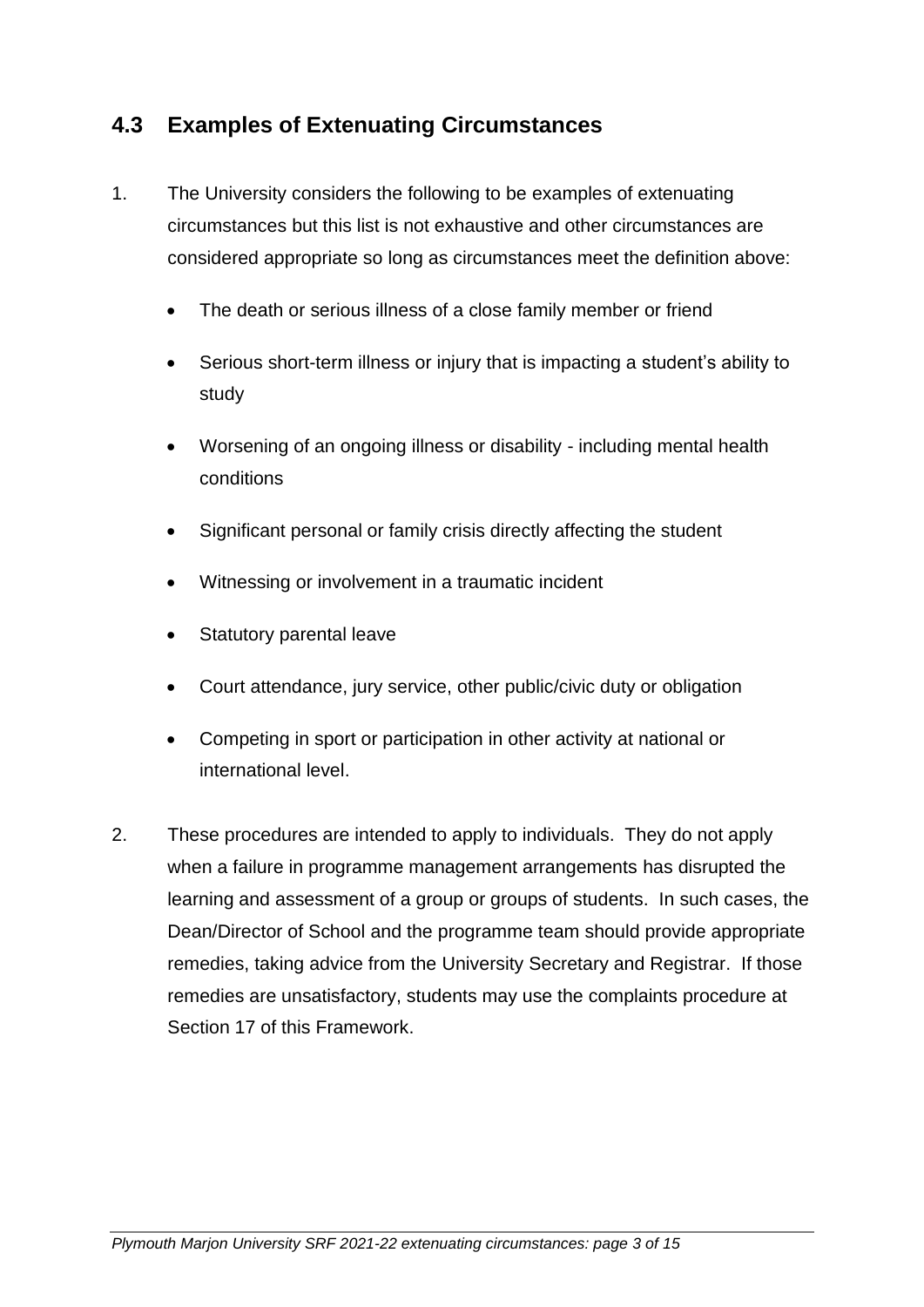# **4.4 Extenuating Circumstances not considered to be valid**

- 1. Extenuating circumstances cover critical incidences and do not encompass normal life challenges. The following circumstances are not considered extenuating by the University, although the University has services in place which can support and advise students who are dealing with some of the difficulties indicated below:
	- A medical condition, medical circumstances or disability for which no supporting evidence has been presented
	- Any circumstances for which appropriate adjustments have already been made by the University and where there is no evidence of a worsening of the condition which requires further consideration
	- Assessment-related stress which is not diagnosed as an illness or discussed with Student Wellbeing and Support
	- An illness occurring after an examination/in-class test or the deadline for submission of coursework
	- A minor illness such as a cough or cold
	- Pregnancy, except for morning sickness or a period of three weeks immediately preceding the due date, and except for complications relating to the pregnancy which medical evidence can substantiate
	- Poor working practice such as:
		- o the student's failure to back up electronic documents regularly and securely
		- o not acquainting themselves with the times, dates, and places where assessments were to be submitted or examinations to be sat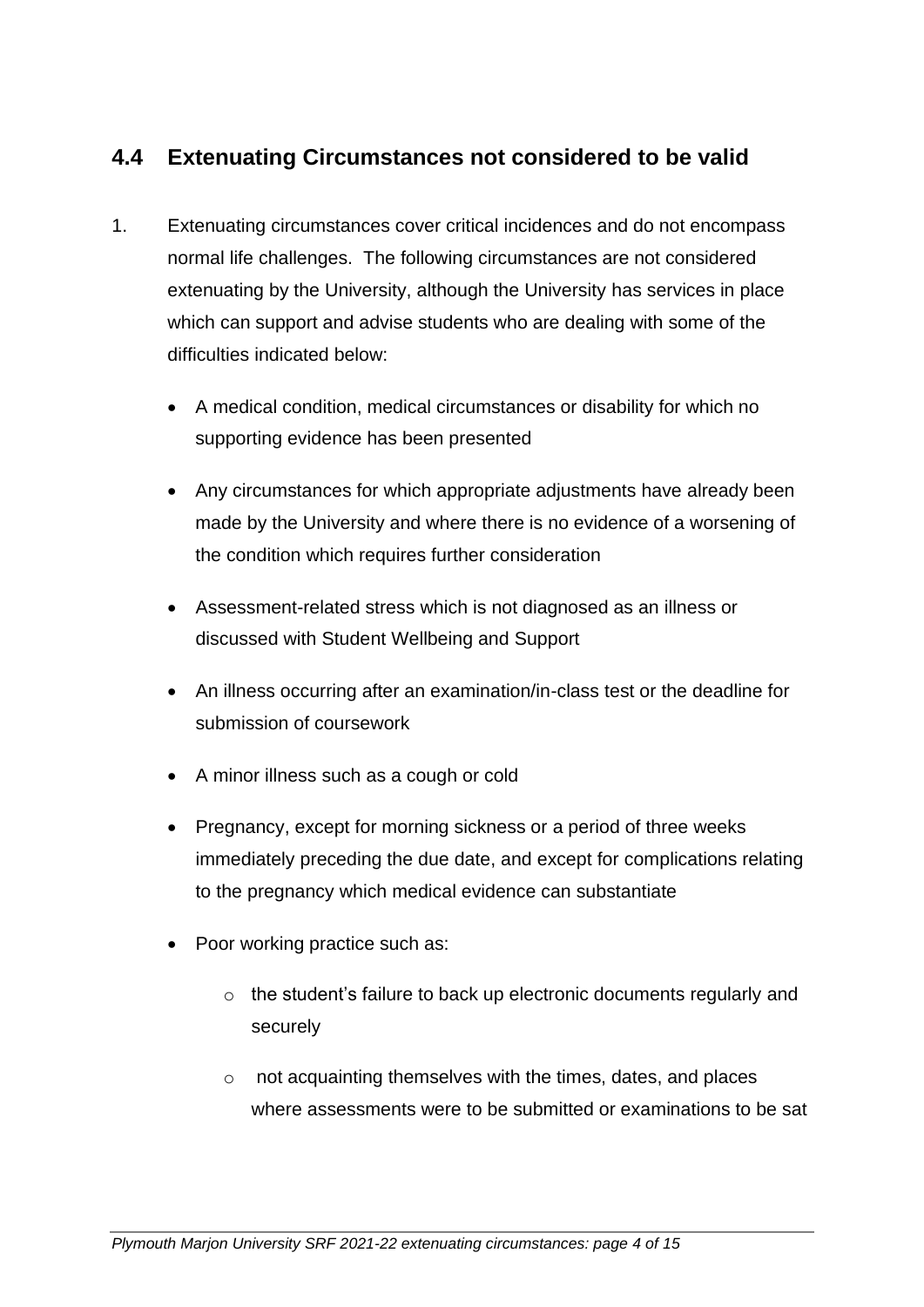- o erroneous e-submission, including e-submission to an incorrect module code
- o poor time management during peaks in assessment work demands
- Problems with network facilities, personal computers or printers, unless a student is unable to access campus. Faults associated with the VLE, Turnitin or University maintained network facilities preventing online assessment submission will be managed in line with University policy
- Where students are studying on a full-time basis, issues relating to paid employment except in cases of work placements which contribute to the programme of study
- House moves, renovations or other routine, rather than emergency, accommodation difficulties
- Holidays, including attendance at marriages, festivals and like events
- Financial difficulties
- Additional learning needs
- Complaints against individual members of staff, or complaints about the delivery of the module/programme, which are managed through the University's Complaints Procedure (see Section 17 of this Framework).

# **4.5 Extenuating Circumstances and Valid Evidence**

- 1. The following general principles apply to the extenuating circumstances procedure:
	- Extenuating circumstances cannot be valid for more than twenty working days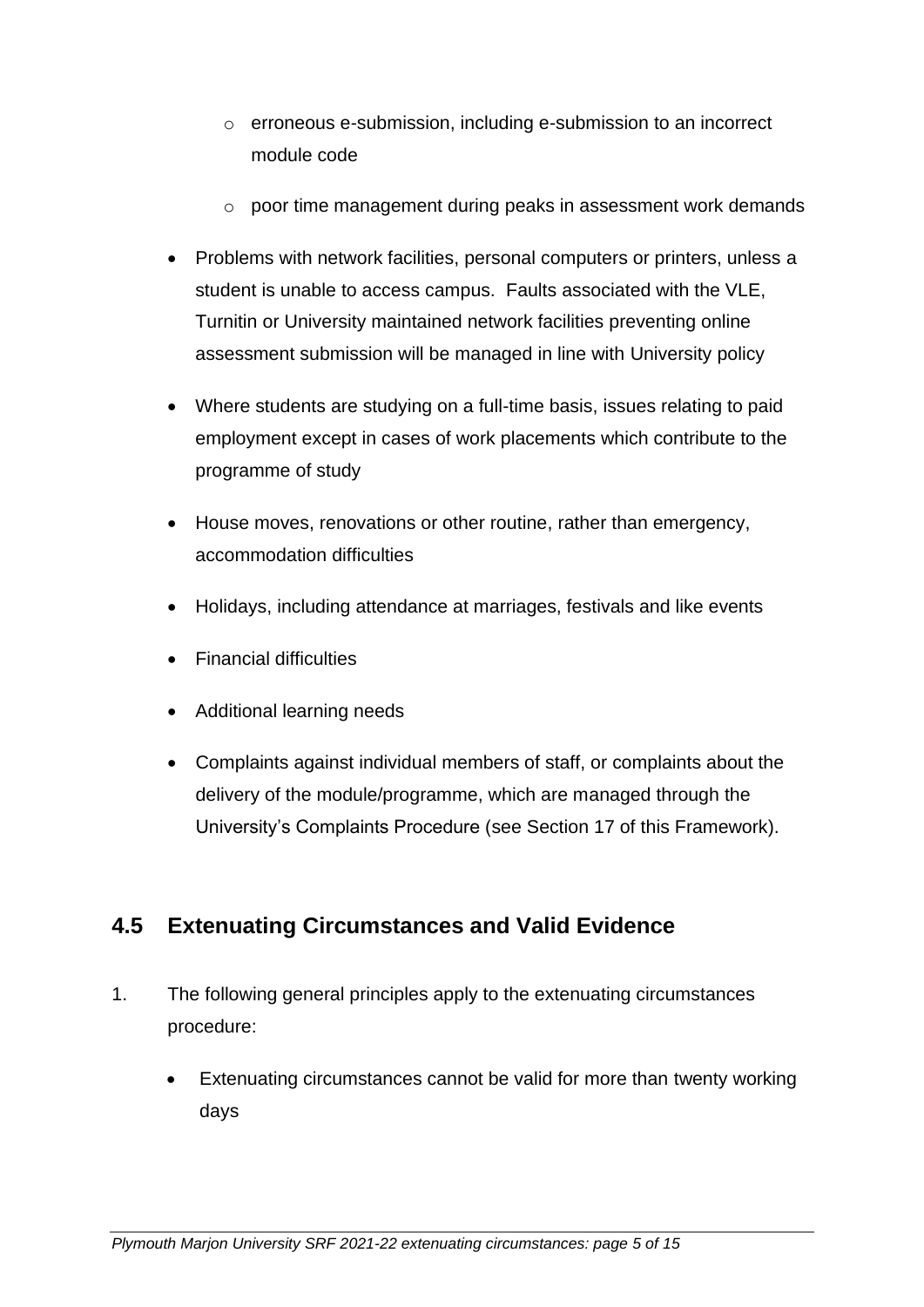- Students whose circumstances exceed twenty working days must discuss the matter with Student Wellbeing and Support so that they can be supported or to discuss a possible interruption of studies
- Evidence must include specific dates for the period of the claim and should correspond with the dates recorded on the claim form.
- 2. There are 5 categories of Extenuating Circumstances:

#### • **Self-Certification**

- o For circumstances of no more than 5 days which include the submission date
- o This can be used once per Term/Semester and requires no evidence
- o This gives an extension to the original deadline of 10 working days for all work submitted to be submitted electronically in line with University requirements
- $\circ$  Presentations and clinical examinations can be re-scheduled within the 10 working days at the module leader's discretion

#### **or**

 $\circ$  Will be deferred to the next resit session as will all other exams.

#### • **Standard ECs of 6 days or more**

- o Can be claimed for University defined acceptable circumstances of no more than 20 working days, including weekends and Bank Holidays
- o Appropriate evidence must be provided with the claim (see Extenuating Circumstances Guidance)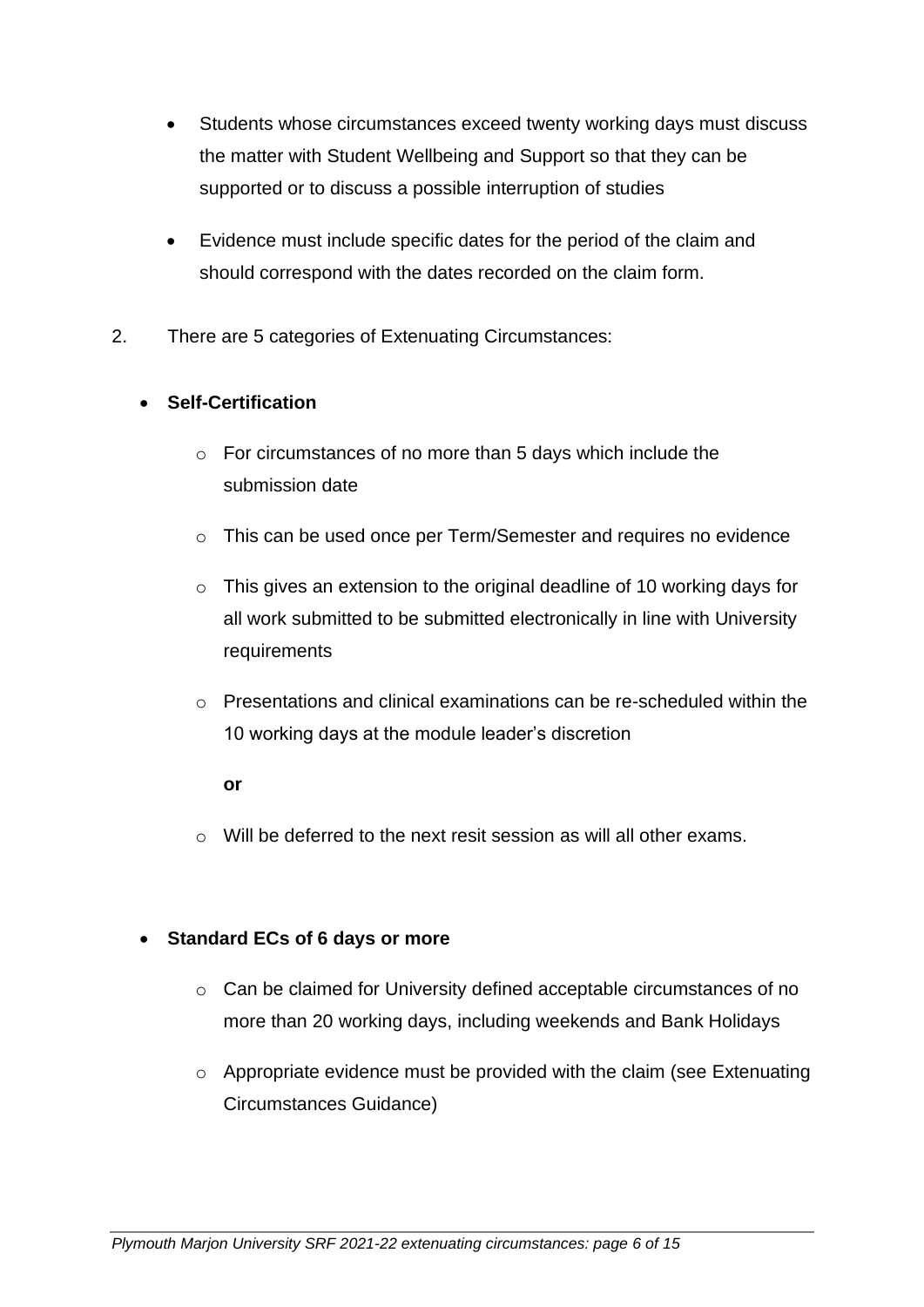#### • **Student Support Short-Term**

- o where DIAS submits a claim for Extenuating Circumstances on the student's behalf, when the student is known to them and has had an exacerbation of a recorded existing condition
- o No evidence is required.

#### • **Student Wellbeing and Support Extended Term**

- o Where Student Wellbeing and Support can submit an Extended claim for a student with known, long-term, circumstances that are having a significant impact on the student's ability to study
- $\circ$  Can be claimed for up to one academic year
- o Evidence is discussed or provided to Student Wellbeing and Support
- o Will be approved as the default status for all assessments during the stated period so that multiple Extenuating Circumstance claims do not have to be submitted throughout the year
- o Students can submit assessments where they are able, which will supersede the Extenuating Circumstance status.

#### • **Academic Module Assessment ECs**

- $\circ$  To be claimed by the module leader on behalf of the module cohort where there are circumstances impacting the delivery of an academic course or placement
- $\circ$  Can be all or one or more element of the assessment
- 3. A working day is defined as a day on which the University (or Partner Institution) is open, so includes student vacation periods but excludes weekends, Bank Holidays and other times that the University or Partner Institution is closed, such as the period between Christmas and New Year.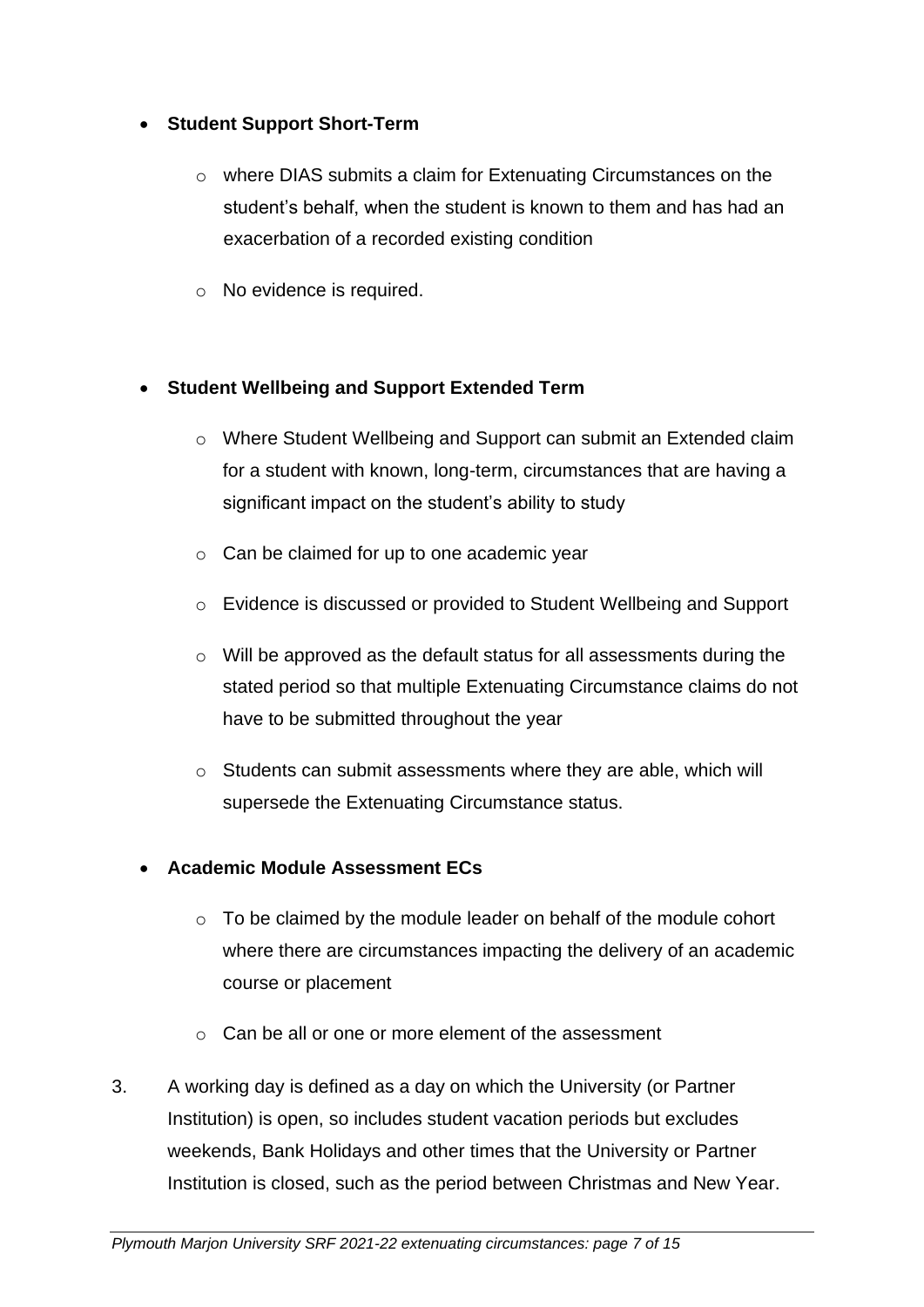- 4. To be fair and transparent, applications for extenuating circumstances must be evidence based and judged within clearly defined guidelines. This also helps students who are not fit to undertake an assessment to understand the nature of the evidence required. The supporting evidence required is stated in the Extenuating Circumstances Guidance. Students should ask Student Wellbeing and Support and/or the Extenuating Circumstances team for advice on how to apply and their chances of success.
- 5. Supporting evidence must refer directly to how the extenuating circumstances have impacted upon the student's ability to complete or sit assessments on their scheduled due date.
- 6. Corroborating evidence must:
	- be written by appropriately qualified professionals who are independent to the student. Evidence from family and/or friends will not normally be accepted.
	- be on headed paper and signed and dated by the author. Evidence presented by email is acceptable if the email has been sent by the author from the official domain name of the author's organisation
	- confirm specifically that the circumstances were witnessed on the relevant date as opposed to being reported retrospectively
	- All evidence should be in English. Where, for example, a student is taken ill in their home country and corroborating evidence is provided in the language of that country, then it should be accompanied by a translation, certified officially as being accurate as advised by the Extenuating Circumstances team.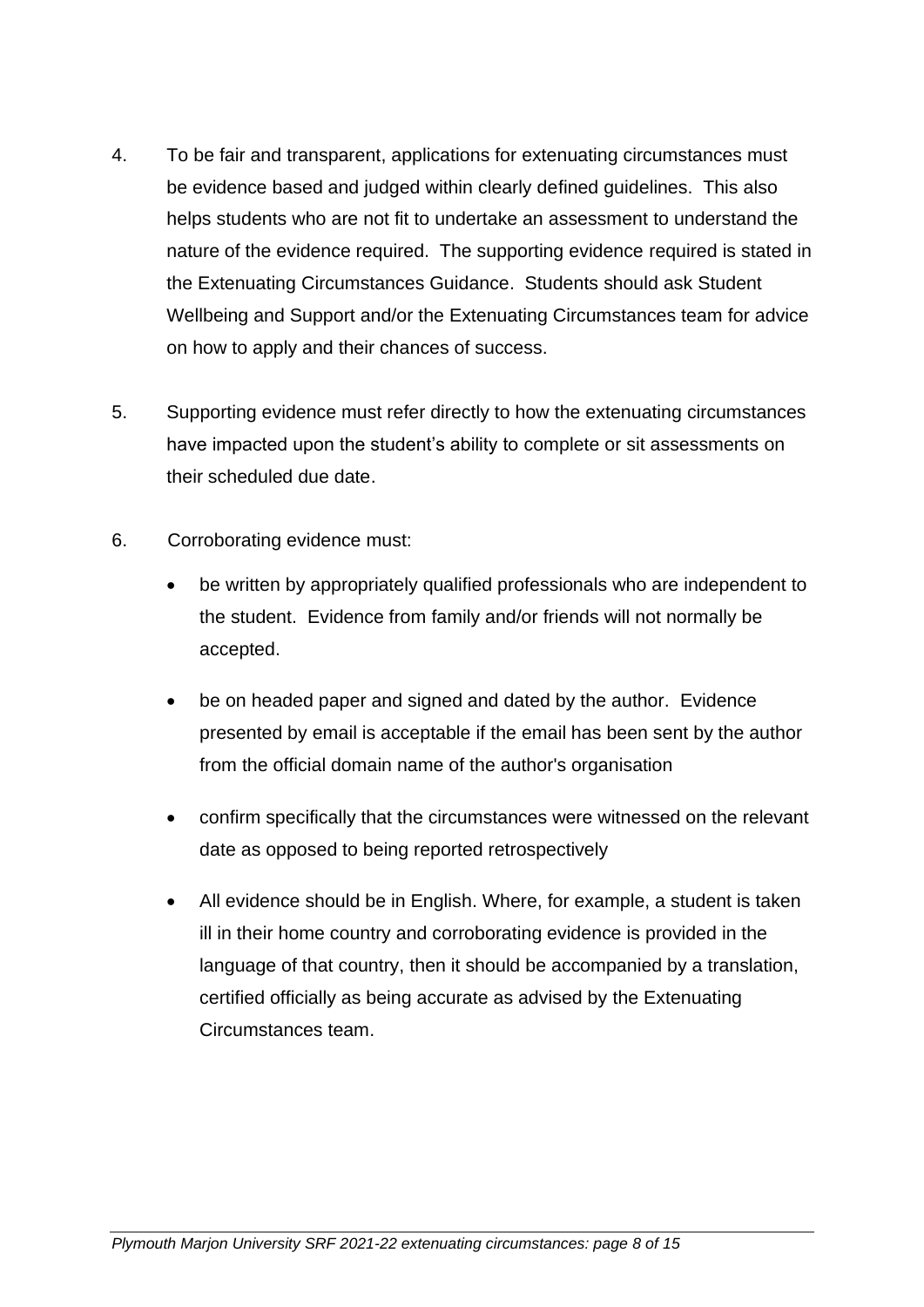### **4.6 Serious and Confidential Extenuating Circumstances**

- 1. The University recognises that there are circumstances which may be traumatic or extremely personal to a student. In these cases, the student may seek the advice of Student Wellbeing and Support who will decide whether or not the circumstances are both serious and confidential.
- 2. If satisfied that the circumstance is valid, the member of staff will refer the case to the Registry & Compliance Manager for direct approval without the need for evidence or explanation to be supplied to the Extenuating Circumstances team.
- 3. Exceptionally, for example due to the incapacity of the student, written statements on a student's behalf may be considered at the discretion of the Registry & Compliance Manager. The student will need to consent to this, unless the circumstances themselves have made it impossible for the student to give consent, and the submission must make it clear how that consent has been given.
- 4. A request must be made in writing, detailing:
	- the intervention involved:
	- the reasons for its consideration;
	- the module assessment affected and submission dates
- 5. The student will receive a notification that the Extenuating Circumstances have been approved.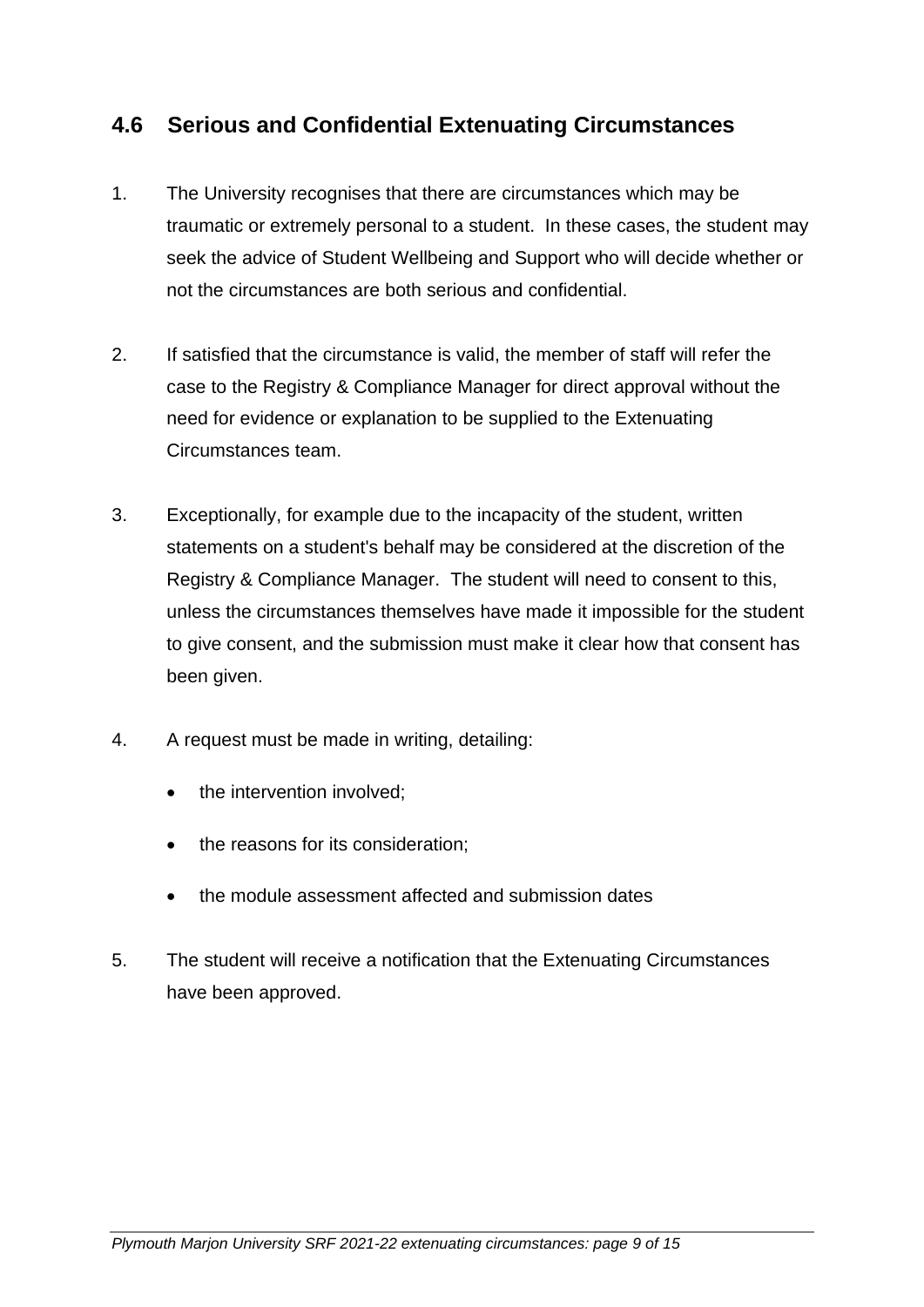# **4.7 Timing of an Extenuating Circumstances Submission**

- 1. Extenuating circumstances claims must normally be made by the end of the semester or term to which they relate. Submissions that relate to years already completed will not be considered.
- 2. Deadlines for the submission of completed forms and evidence are published annually via the Assessments Calendar. However, students should submit claims as early as possible and by no later than the published deadline, particularly with regard to major assessment tasks such as dissertations so that a decision can be made promptly.

### **4.8 Misrepresentation and falsehood**

1. By submitting a claim, students certify that the information they have provided is true and complete, and that misrepresentation or falsehood related to extenuating circumstances may lead to the application of the Student Misconduct Procedures. The Extenuating Circumstances procedure is intended to be supportive and claims will be treated in good faith by University staff. Students are encouraged to seek advice from Student Wellbeing and Support or the Extenuating Circumstances team if they have any queries about a claim.

### **4.9 Data Protection Act 2018**

1. By submitting an extenuating circumstances form, students agree to the University holding this personal data in accordance with its Records Retention Policy and its obligations under the Data Protection Act 2018, which aligns with the General Data Protection Regulation (GDPR).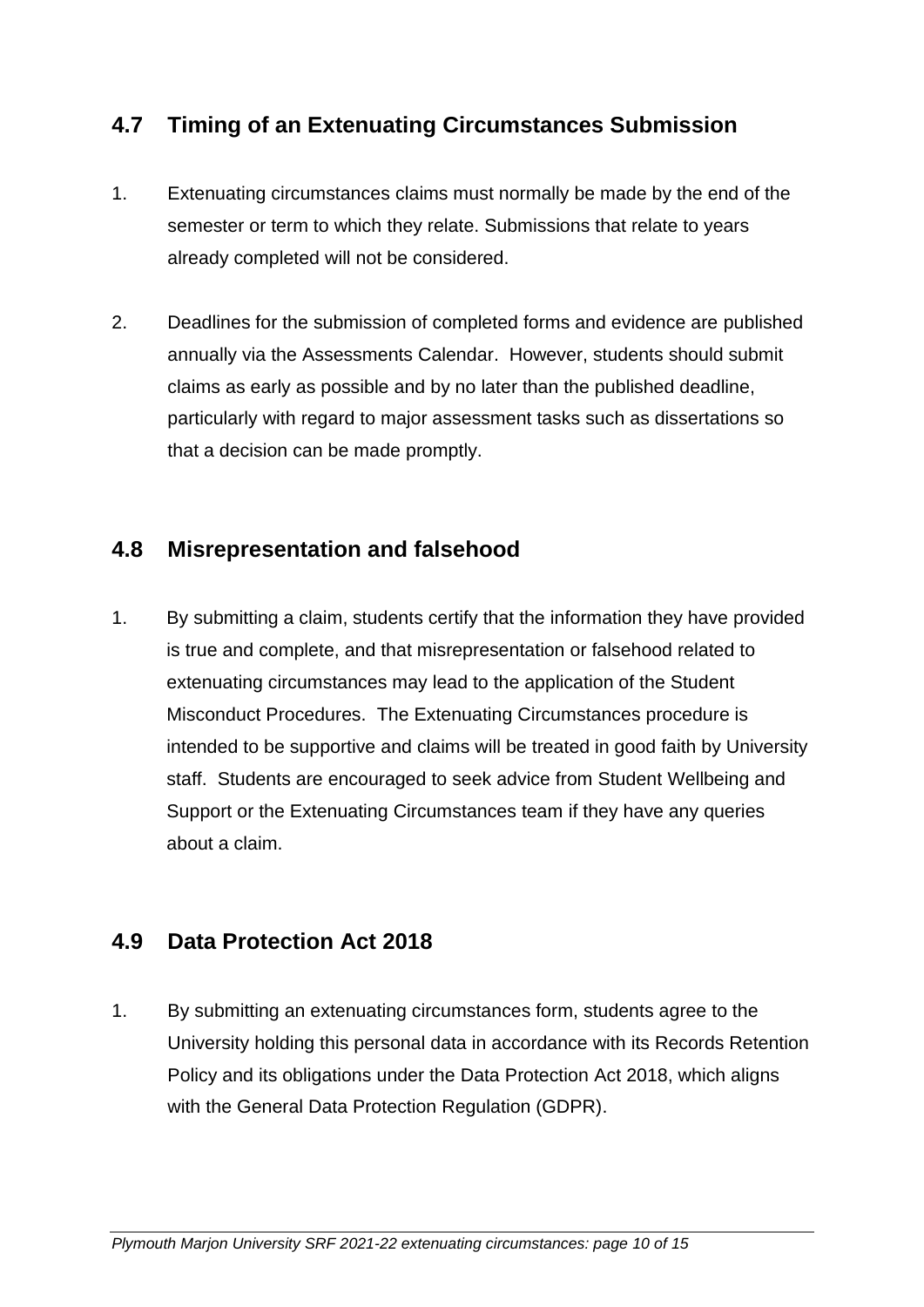# **4.10 Support for Students**

- 1. Plymouth Marjon University places great emphasis on supporting its students. The University recognises that students who have recourse to these procedures may require additional support. Students are therefore encouraged to seek advice from Student Wellbeing and Support which includes professional counsellors; from their Personal Development Tutor; or from the Student Union.
- 2. During the course of their studies students may also experience personal issues that hamper their ability to learn, or undertake assessments, but do not meet the criteria for extenuating circumstances. In all such cases students should contact those identified above.

### **4.11 Procedures at Partner Organisations**

- 1. All arrangements on collaborative programmes relating to extenuating circumstances are expected to align with those of the University.
- 2. All decisions relating to Extenuating Circumstances will be conveyed to the University's Extenuating Circumstances team to be recorded on the students' records.

# **4.12 The 'Fit to Sit' Principle**

1. The University operates a 'fit to sit' approach to extenuating circumstances. This acknowledges that only the individual student concerned, with advice from others where appropriate, can know if an event has impacted upon their ability to undertake an assessment. A student confirms that they are 'fit to sit' by submitting an assessment or sitting an examination and a subsequent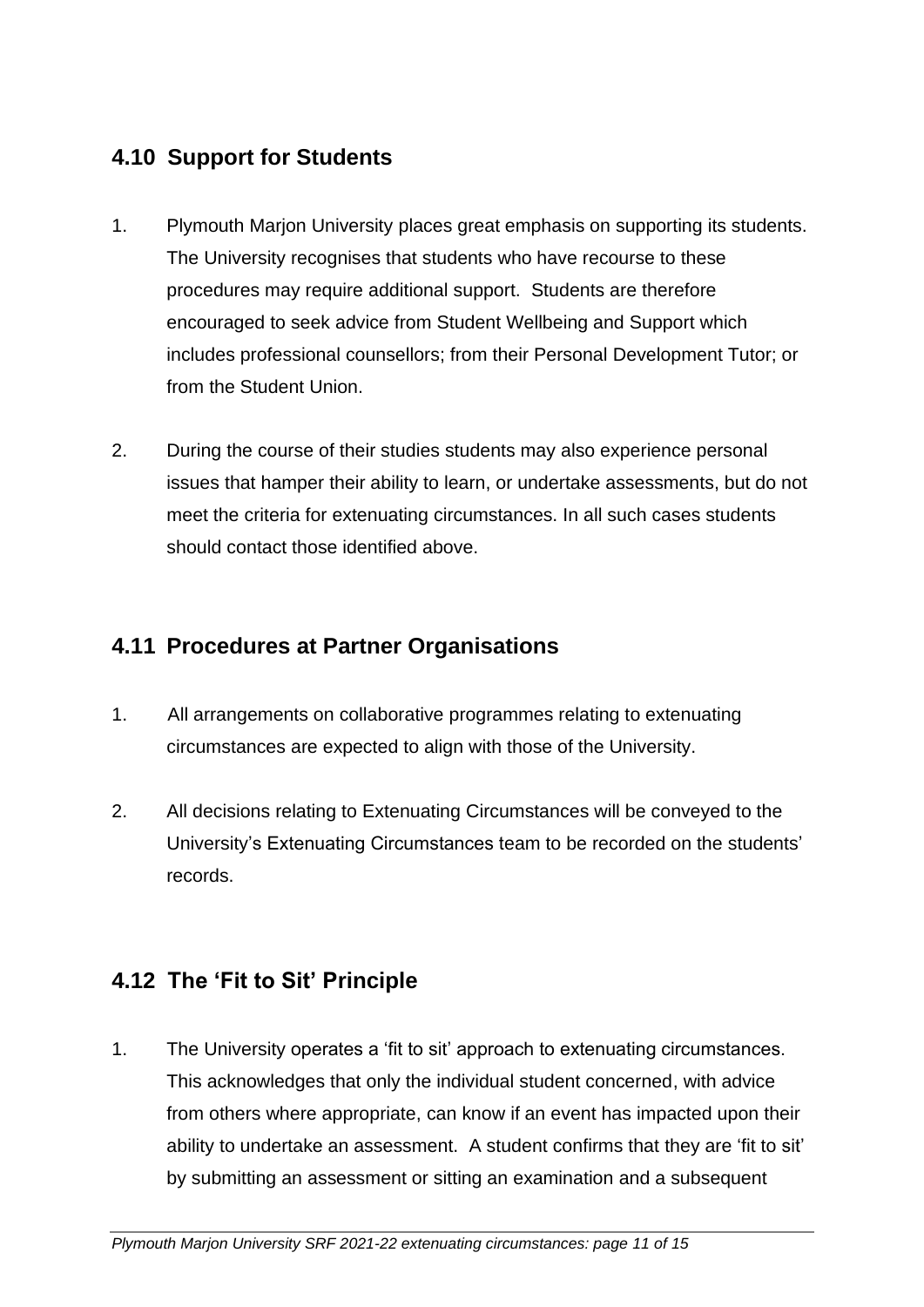claim will only be considered in exceptional circumstances, where a student is shown to have been unable to reasonably make the required judgement.

- 2. It follows that students should only try to meet learning outcomes when they are fully fit to do so. The Extenuating Circumstances team will not judge the impact of particular circumstances on any individual, but will either accept that the evidence presented by the student meets the criteria or that it does not; if it does not, the claim will be rejected.
- 3. The Extenuating Circumstances decisions are used to inform the Module Assessment Board that deals with the relevant module. Where there are valid extenuating circumstances, Module Assessment Boards must waive the assessment penalty for late submission, provided the work was submitted within ten working days of the due date of submission, and ensure the assessment attracts the full mark it merits. Students may not submit a further extenuating circumstances claim within this period to extend the time further, but this deadline may be varied exceptionally by the University Secretary and Registrar.
- 4. Where a student cannot submit the assessment within 10 working days but has valid Extenuating Circumstances, so that no attained mark is recorded for an assessment, Module Assessment Boards will record an interim mark and annotation.
- 5. The Progression and Award Board:
	- will permit the assessment of the module in the form of the affected assessment(s) to be deferred until specified dates, usually the next available assessment period.
	- may exceptionally, if the same type of assessment cannot be used again, permit a different assessment(s), which must be defined and made known to the student, to be deferred until specified dates. Some assessments (for example, some professional placements) must be repeated exactly and may not, therefore, be available in defined resit/deferral periods.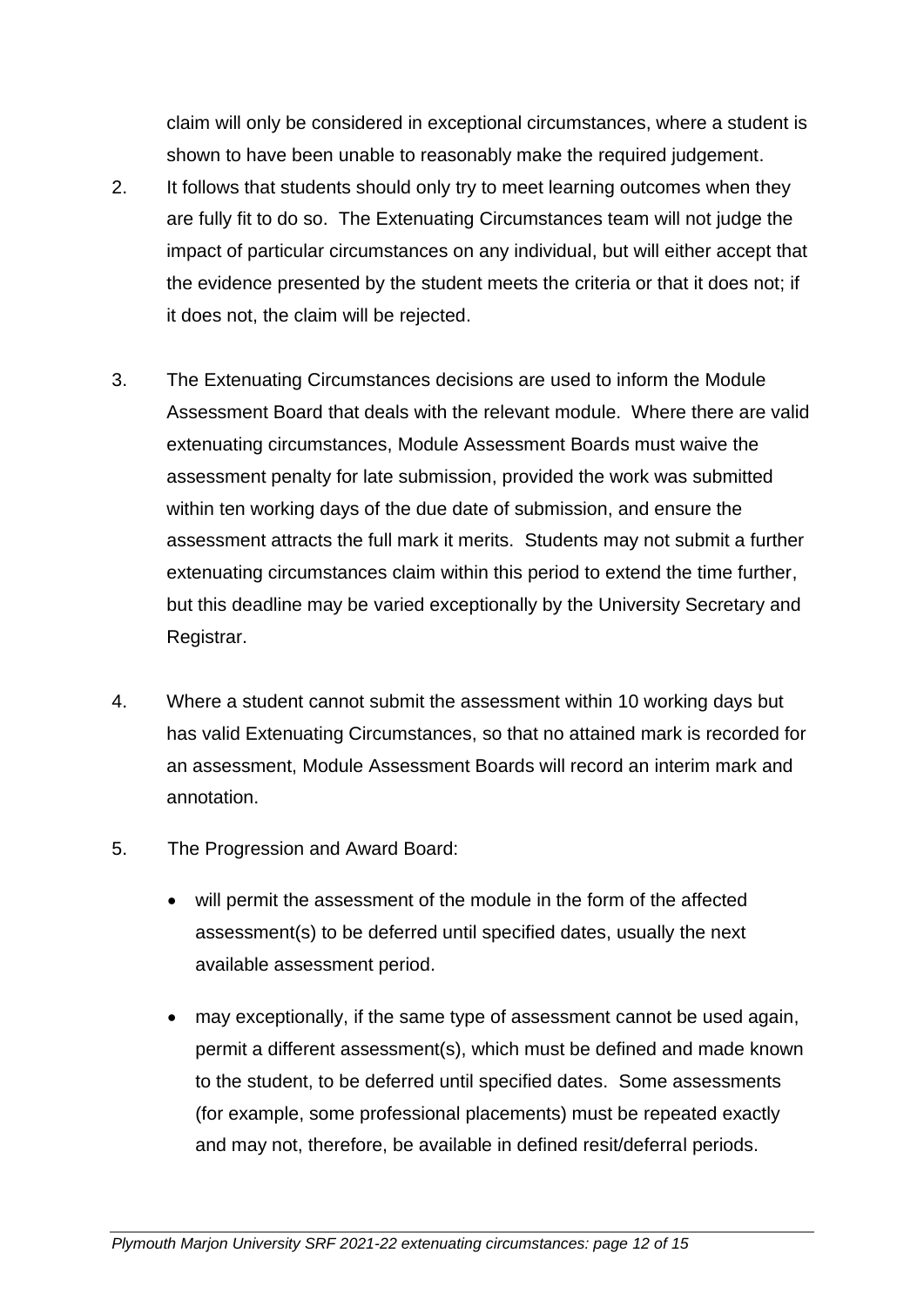Students will be informed about such assessments in the programme handbook.

# **4.13 Extenuating Circumstances Appeal Process**

- 1. A student who is dissatisfied with any aspect of the Extenuating Circumstances application process or decision, should contact the University's Extenuating Circumstances team (or for Partner institutions, their Extenuating Circumstances team) in the first instance, as an informal resolution of their appeal may be possible. If the student is dissatisfied with the informal response, then they may write formally to the Registry & Compliance Manager, within twenty working days of receipt of the notification of the informal response. Complaints against individual members of staff, or complaints about the delivery of the module/programme are managed through the University's Complaints Procedure (see Section 17 of this Framework).
- 2. The letter or e-mail should be entitled 'Extenuating Circumstances Appeal' and should clearly state the reasons for the student's dissatisfaction and any information that they feel has not been considered. The appeal should include new information about the Extenuating Circumstances claim that was not available at the time of the decision.
- 3. If the formal response does not resolve the complaint, the student may appeal against the decision in writing to the University Secretary and Registrar.
- 4. The University Secretary and Registrar and a member of Senate will convene as an Adjudication Panel to investigate the appeal. The Panel's decisions will be determined by the nature of the circumstances, the documentary evidence provided and the alignment with the requirements of Section 4.5 of this Framework. Where the Adjudication Panel deems an appeal to be without adequate substantiating evidence, they may decide to reject it without further discussion.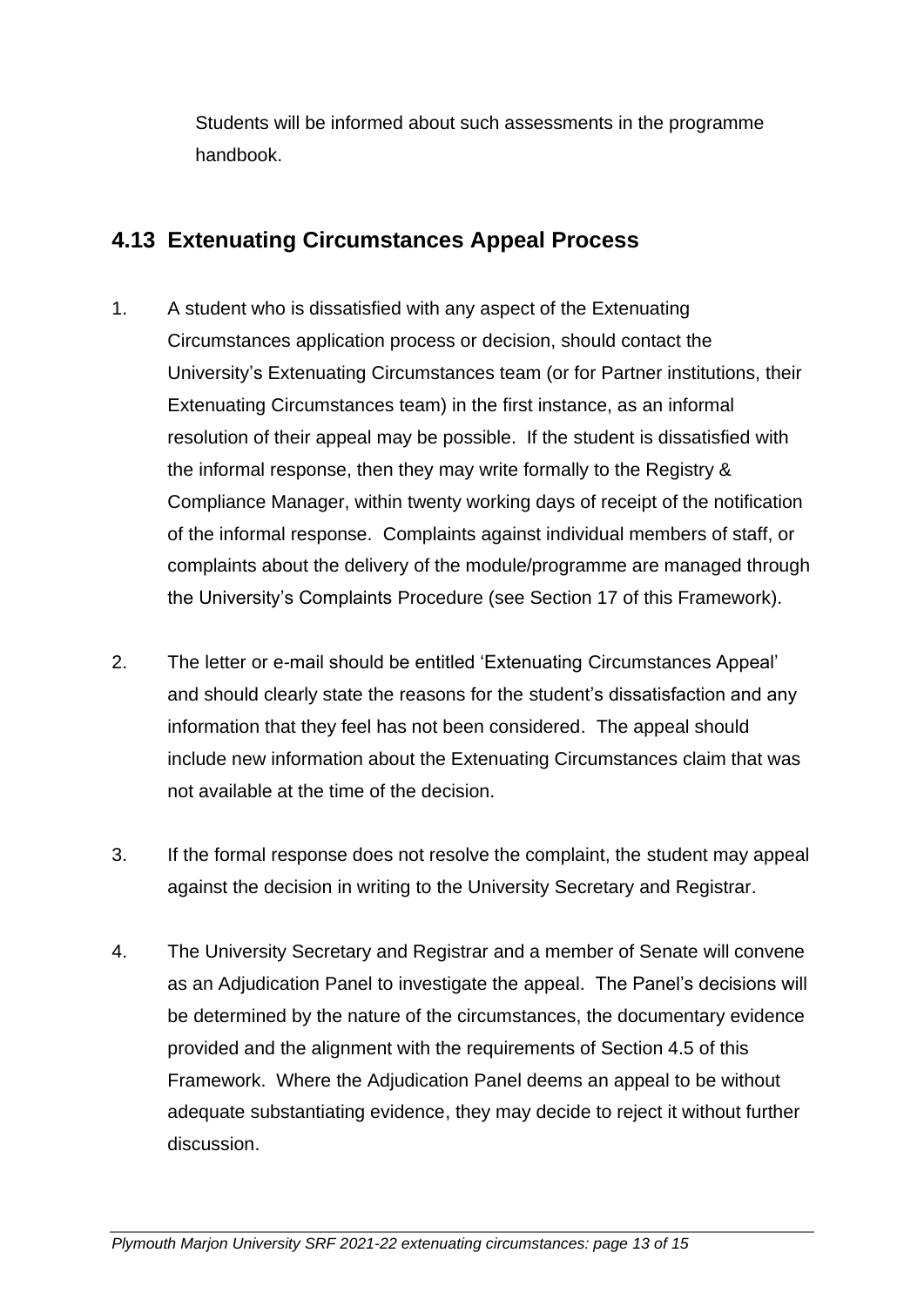- 5. The Panel meets as soon as is practicable to consider additional evidence and agree the outcome of a claim.
- 6. The appellant will be advised of the Panel's decision within 10 working days. If it decides that an Extenuating Circumstances claim is Not Valid the reasons for this will be stated.
- 7. The Panel's decisions inform the Module Assessment Boards and Progression and Award Boards. Academic appeals can only be made on the grounds set out in the academic appeals process described in Section 16 of this Framework.

# **4.14 Office of the Independent Adjudicator for Higher Education**

- 1. If an appellant remains dissatisfied after the appropriate internal processes have been exhausted, they can ask the University to issue a Completion of Procedures letter in order for the Office of the Independent Adjudicator for Higher Education (OIA) to review their appeal.
- 2. The University must issue a Completion of Procedures letter in order for the OIA to review an appeal. A Completion of Procedures letter will be issued automatically where valid grounds are not found at the adjudication stage and otherwise on request. If a Completion of Procedures letter is issued before the adjudication stage has been conducted, the letter will make it clear that the student has not completed the University's internal processes.
- 3. All requests for review must be made to the OIA within twelve months of the date of issue of a Completion of Procedures letter. For full details please contact [http://www.oiahe.org.uk.](http://www.oiahe.org.uk/)